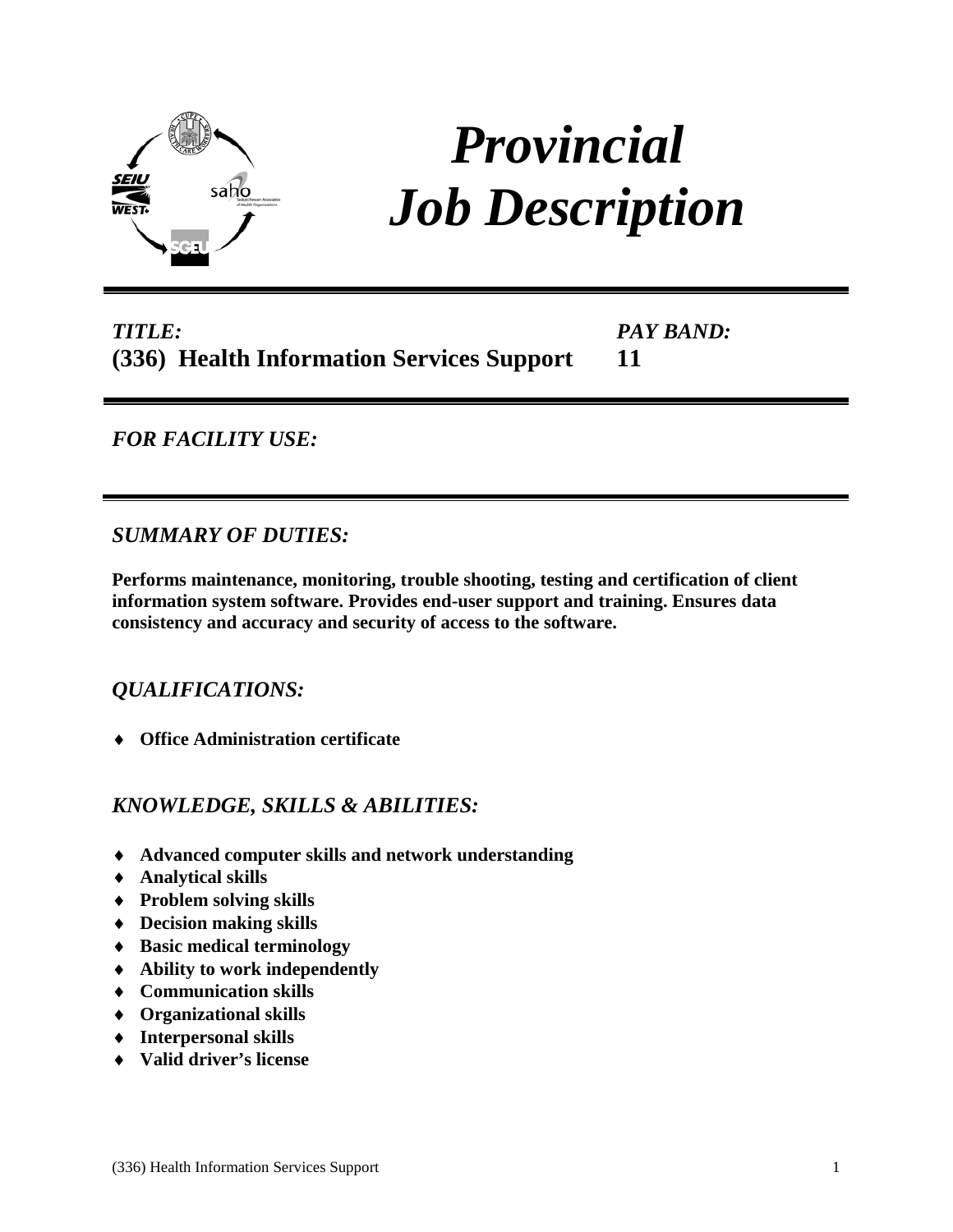### *EXPERIENCE:*

♦ **Previous: Twelve (12) months previous experience working with an electronic information system to become familiar with software applications.**

# *KEY ACTIVITIES:*

#### **A. Support / Maintenance / Security**

- ♦ **Provides hardware/software support to end-users via the Information Systems support structure through trouble shooting and problem solving.**
- ♦ **Maintains functionality of the software.**
- ♦ **Ensures security for access to software applications.**
- ♦ **Provides on-the-job guidance for end-users of the software.**
- ♦ **Views and updates data in the provincial Shared Client Index.**
- ♦ **Reviews and recommends changes in policies and procedures for the electronic information system and software.**
- ♦ **Liaises with department managers regarding software needs.**
- ♦ **Creates tables and code indexes for the electronic information system.**
- ♦ **Assists in design and adaptation of the registration software to facilitate clinical and health documentation.**

#### **B. Training**

- ♦ **Coordinates the design and maintenance of training programs.**
- ♦ **Develops manuals for support and end-user reference.**
- ♦ **Provides training for end-user, including physicians, nurses and clerks.**

#### **C. Testing and Certification**

- ♦ **Develops, performs and evaluates tests for the certification of application and system upgrades.**
- ♦ **Documents and monitors test results and application/system performance.**

#### **D. Quality Assurance**

- ♦ **Conducts established database monitoring and maintenance procedures to ensure data entry consistency and accuracy.**
- ♦ **Follows up on problems/issues in a timely manner, identifying required re-training and/or data repair.**